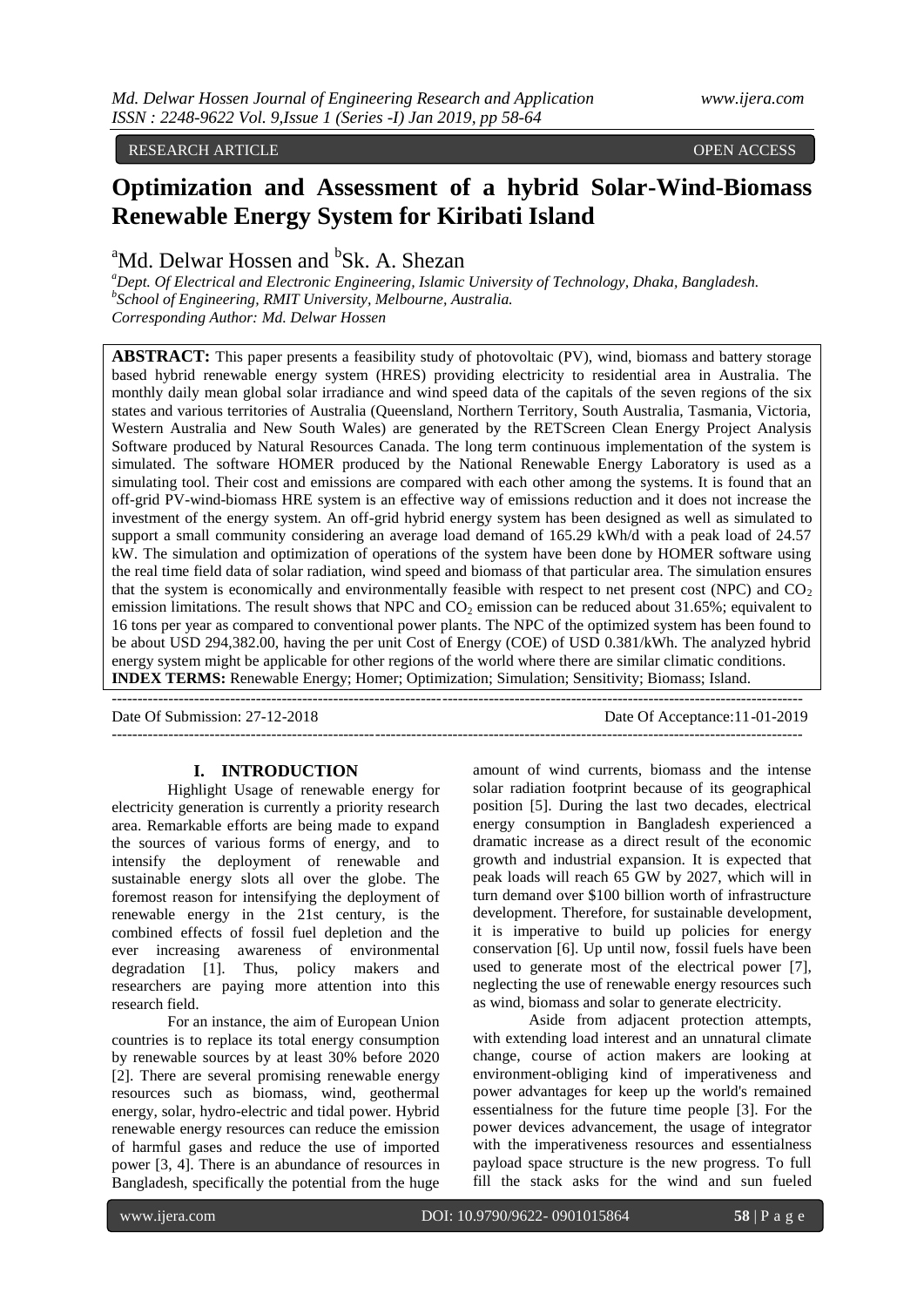resources can expect a vital part [8]. At present, the installation process of a hybrid system is very quick and easy. As a result, there has been an increase in interest of similar power production systems all over the world; as documented in [9], the number of renewable energy resources has been increasing significantly. So a legitimate administration is needed to facilitate the appropriate usage of these assets and to enhance the practicality, and much improved quality of mixed renewable vitality framework [10, 11]. Bangladesh is a country with geographically horizontal and flat surface area. The expansion of electrical matrix for the expanding development of is quite costly and not achievable given the current economic environment. The only feasible option suitable for this circumstance are sources like "half and half" renewable force plants.[12, 13]. The other method for making "half and half" power plants would be similar to PVwind-diesel, PV-diesel-battery and so on.

The continuation of examination with renewable vitality framework has shown that, if the framework is streamlined legitimately, it will be a more compelling force source as compared to other force sources [14, 15]. Recently, Bangladesh's first nuclear power plant in Dhaka's east coast is projected to add 30MW to Dhaka's grid by the second quarter of 2016, with the aim of offsetting some  $200,000$  tons of  $CO<sub>2</sub>$  emissions annually. The advancements of renewable energy sources in Saudi Arabia cannot be considered as an aristocratic model, but it is an environmental friendly model and an improvisation in petroleum manufacturing strategy [16, 17]. The research on local ecology analysis has concluded, that the use of energy effectiveness resources and renewable energy gives significant environ-mental benefits [18, 19]. There are some previous works on hybrid energy systems consisting of wind energy, fuel cell (diesel generator) and photovoltaic array for different regions of the world [20]. A maximum power point tracking (MPPT) system is also discussed on wind and photovoltaic energies by various scientists [21- 23]. A grid-connected hybrid generation system has been modeled and synthesized with a control system by fellow researchers [24]. A stand-alone wind solar energy system with battery storage has been investigated with dynamic performance analysis by multiple research works [25]. **Fig. 1** shows the geographical position of Kiribati island (Lat.: 1° 52.3' N, Long.: 157° 25.7' W) [26]. DLR method used the data collected from the satellite for various factors such as rainfall, water vapor and vaporizer optical depth, cloud cover, water vapor to Calculate GHI. To calculate wind resources data, Bangladeshi Meteorological Department has measured wind speed for a specific year by maintaining the height of 30 m upwards from the ground surface level.



**Figure 1:** Geographical Position of Kiribati (Lat.: 1° 52.3' N, Long.: 157° 25.7' W) [27].

Renewable energy analysis with wave energy had not been fruitful yet, because of insufficiency of electrical power generation.

Tidal research stations were set up by Bangladesh Meteorological department and Bangladesh Renewable Energy Committee for the practicability analysis of tidal energy [28]. The result was not up to expectation, and that is why just the wind, solar and average temperature data have been considered for the formulation of the most efficient hybrid renewable energy system. **Fig. 2** shows the schematic diagram of hybrid energy system. **Fig. 3** shows the block diagram of a complete hybrid energy system with the operational work flow.



**Figure 2:** Schematic diagram of hybrid energy systems.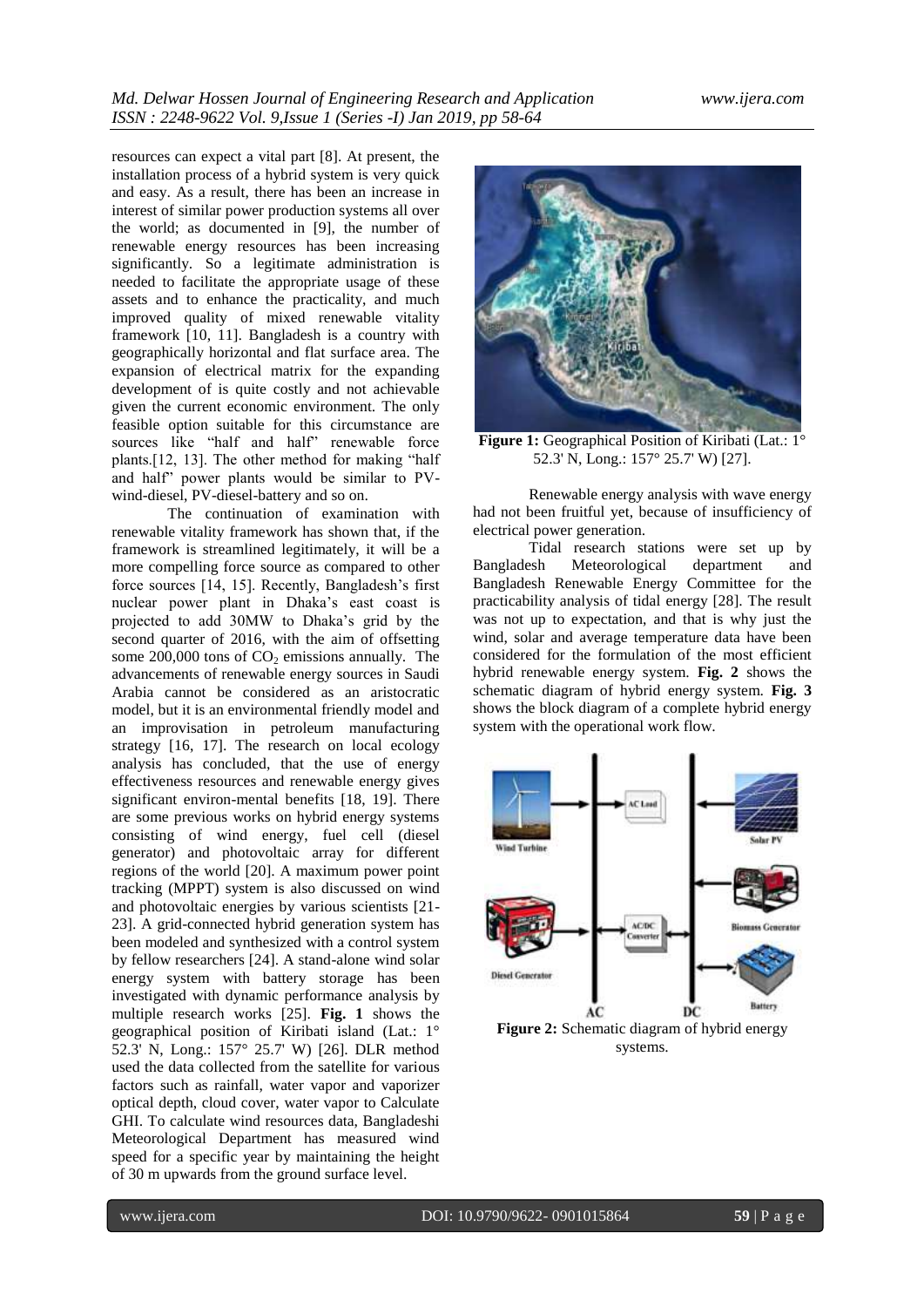

**Figure 3:** Block Diagram of a complete hybrid energy system.

## **II. HYBRID ENERGY SYSTEM COMPONENTS**

A. Solar Energy (Photovoltaic) System Module The electrical energy generation as an output of a photovoltaic system can be estimated by a widely accepted equation as follows:

The annual average solar radiation data can be collected from the meteorological department.

$$
E = A \times r \times H \times PR
$$

**Table 1:** Photovoltaic array expense assumption and procedural factors

| roccaaiai iaciois      |           |  |  |
|------------------------|-----------|--|--|
| <b>Factor</b>          | Value     |  |  |
| Net Cost               | 50 \$/kW  |  |  |
| substitution Cost      | 40 \$/kW  |  |  |
| Maintenance<br>and     | $1$ \$/kW |  |  |
| <b>Operation Cost</b>  | 20 Years  |  |  |
| life span              | 80 %      |  |  |
| Derating factor        | N/A       |  |  |
| <b>Tracking System</b> |           |  |  |

The Performance ratio, i.e. the value of losses coefficient ranged from 0.5 to 0.9 (build in rate= 0.75), r is the ratio of electrical power (in kWp) of a particular PV module divided by the area of a particular module. PR (Performance Ratio) can be considered as a very important value for estimating the eminence of a photovoltaic installation. This factor included with all fatalities.

Under consideration is a PV module of 250 Wp with an area of  $1.5 \text{ m}^2$  can which can be operated with the standard ratio under standard experiment conditions, such as radiation of 800  $W/m^2$ , speed of wind 2 m/s with the factor "Watt-Peak" [29]. With this it can be found that the global horizontal yearly irradiation incident on a PV panels with a specific preference (incline, lean) and direction.

Monthly average global radiation data has

been taken from Bangladesh Meteorological Department [30]. From the longitude and latitude data of the considered area can be used to calculate the clearness index through HOMER renewable energy software. The synthesized 2304 hourly values for a year can be created by HOMER renewable energy software through the utilization of the Graham algorithm. USD 50/kW has been considered as the rate of PV component, taking into consideration the mechanism for coastal areas of Bangladesh. The life span of the system has been predicted as 2 decades. There are 3 types of module that has been considered for PV modules: 5 kW, 18 kW and 30 kW. Table 1shows the factors of PV module related with the simulation.

**Fig. 4** shows yearly global horizontal radiation data for Kiribati Island.

| IVI IXIHIZALI IMAHU.       |                  |  |  |  |
|----------------------------|------------------|--|--|--|
| <b>Factors</b>             | Value            |  |  |  |
| Rated Wind Speed           | $8 \text{ m/s}$  |  |  |  |
| <b>Starting Wind Speed</b> | $3 \text{ m/s}$  |  |  |  |
| Cut-off Wind Speed         | 10 KW            |  |  |  |
| <b>Rated Power</b>         | $15 \text{ m/s}$ |  |  |  |
| Net Cost                   | 60 \$/kW         |  |  |  |
| <b>Substitution Cost</b>   | 50 \$/kW         |  |  |  |
| Lifetime                   | 15 Years         |  |  |  |
| Maintenance<br>and         | $1$ \$/kW        |  |  |  |
| <b>Operation</b> expense   |                  |  |  |  |



**Figure 4:** Global Horizontal Radiation for Kiribati Island, Bangladesh



**Fig. 5** shows the cost curve of solar representing module. The cost curve has been drawn according to the current market price, power generation process and other costs.

(1)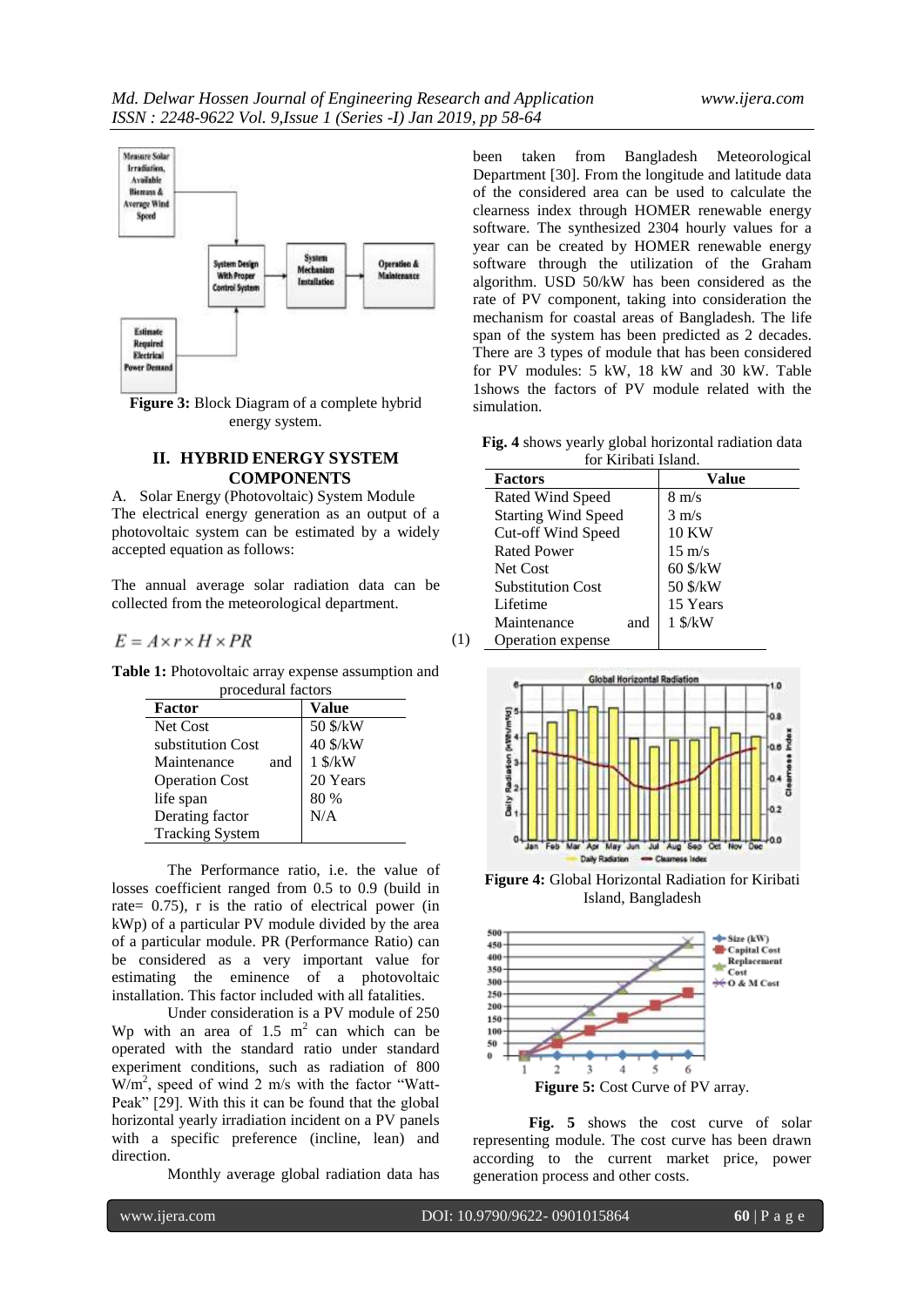#### B. Wind Energy (Wind Turbines) System

A rotor combining of two or more blades mechanically joined to an electrical generator can generate electricity from wind's kinetic energy; can be captured by the wind turbines. From the following equation, it can be found that the mechanical power generated from wind speed using the wind turbine is [31]:

$$
P_m = 0.5 \rho A C_p v^3 \tag{2}
$$

The highest value of the power coefficient has been preferred to be as 0.59 theoretically. It is dependent on two variables, the tip speed ratio (TSR) and the pitch angle. The pitch angle refers to the angle in which the turbine blades are aligned with respect to its longitudinal axis. The linear speed of the rotor to the wind speed has been addressed by TSR [32].

$$
TSR = \lambda = \frac{\omega R}{v}
$$
 (3)

**Table 2** represents the financial and methodological factors for preferred wind turbine.

**Table 2:** Financial and procedural factors of wind turbine.



**Figure 6:** Average Wind speed of every month of Kiribati Island.

**Fig. 6** show average wind speed of every month for a specific year for the Kiribati Island.



**Fig 11** shows the cost curve of a wind turbine. **Table 3** shows the assumptions of cost for a biomass generator and the other factor related with power generation and range of capacity [33].

| Table 3: Procedural parameters with cost conjecture |  |
|-----------------------------------------------------|--|
| for biomass generators.                             |  |

| <b>Factors</b>           |     | Value              |
|--------------------------|-----|--------------------|
| Net Cost                 |     | 70 \$/kW           |
| <b>Substitution Cost</b> |     | 60 \$/kW           |
| Maintenance              | and | 0.025 \$/kW        |
| Operation expense        |     | 900000             |
| Lifetime                 |     | <b>Minutes</b>     |
| Least Load quotient      |     | (15,000)           |
| Gas Curve Slope          |     | Hours)             |
| Gas Curve Intercept      |     | 30 %               |
|                          |     | 0.5/h/kW<br>output |
|                          |     | 1/h/kW<br>rated    |

**Fig. 8** shows the cost curve of a biomass generator.



**Figure 8:** Cost Curve of Biomass Generator.

## **III. SIMULATION, OPTIMIZATION RESULTS AND DISCUSSION**

For the assessment of the performances of different hybrid renewable energy systems in this research, HOMER simulation mechanisms have been used to perpetrate optimal systems performance analysis. The optimized outcomes for a specific group of sensitivity parameters akin to average wind speed, global horizontal solar radiation, biomass resource, highest yearly capacity shortage, diesel cost, and renewable fraction are represented emphatically in that optimization software [34]. An optimal hybrid renewable energy system can be designed by HOMER renewable energy software through a large number of hourly simulations. Various values for wind speed, solar radiation, diesel cost and least renewable fraction have been contemplated to conduct simulations and these values assures a much more robust analysis [35]. **Fig. 9** shows the electrical energy generated with practicability from the off-grid hybrid PV-diesel-biomass-wind-battery system. At the same time, with a base NPC of USD 294,382.00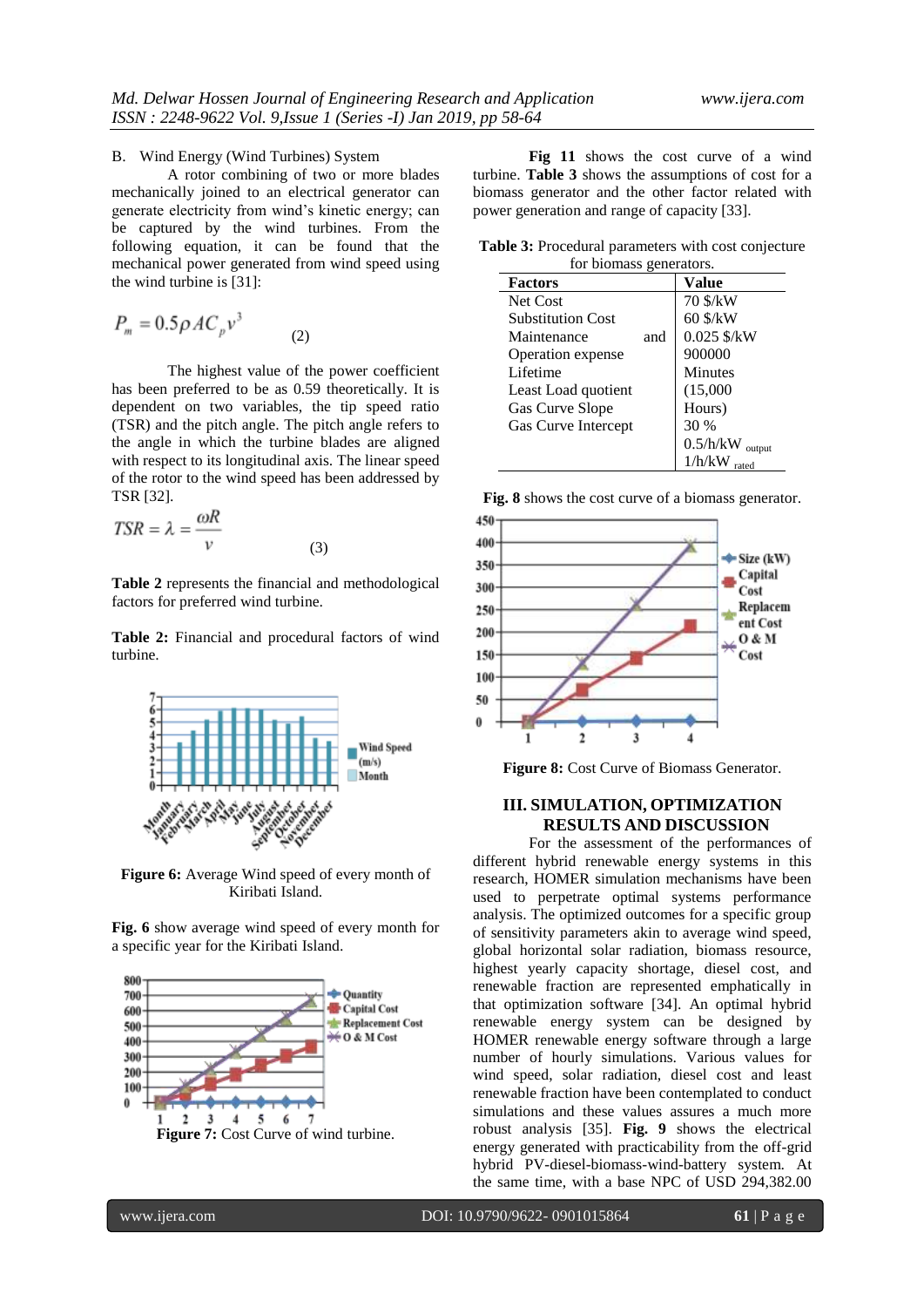and base COE of USD 0.381/kWh, an off-grid hybrid PV, wind turbine, diesel generator and battery hybrid system is efficiently more feasible and this is observed by the sensitivity analysis. A community of 6 shops and 78 households has been considered in accordance with average load demand of that area in this analysis. 1 fan (Star standard ceiling fan, 50 W), 4 energy savings bulbs (Philips tornado bulb, 20 W each), 1 television (Sony bravia, 50 W) and a table lamp (Emen 69076, 5 W) for each family and 3 energy savings bulbs (20 W each), 1 fan (Star standard ceiling fan, 50 W) and a table fan (DF23C, 25 W) for every shop and total 3 refrigerators (160 W each) have been calculated and considered for the load demand analysis.



Figure 9: Energy generated with practicability from the off-grid hybrid PV-diesel-wind-battery system.

#### **IV. CONCLUSION**

The hindrance of transportation of fossil fuel supply to the remote territories alongside its awful effect on environment makes it economically unsuitable, with the only remaining option being to seek renewable sources based on half breed framework for zap of rustic or off-network groups. This study proposes a PV-wind-biomass-dieselbattery hybrid energy system for providing the power supply to an off-grid community in northern islands near the Bay of Bengal of Bangladesh. A detailed simulation has been performed by HOMER considering manufacturing cost and efficiency for the proposed optimized hybrid energy system. The result shows that the COE of the optimized system is about USD 0.381/kWh and the NPC of the optimized system is about USD 294,382.00. The total sensitivity analysis, optimization and simulation process has been conducted through HOMER renewable energy software. The proposed hybrid system also ensures the reduction of  $CO<sub>2</sub>$ emission about 1600 tons per annum which indicates a significant environmentally friendly effort. From the simulation results it is clearly indicated that the proposed hybrid energy system is

economically and environmentally feasible in comparison with other conventional power generation systems. As the generator can decrease the issue would bear sienna wind turbines or in PV board. This framework can give enhanced execution in correlation with alternate framework; furthermore we attempted to lessen the expense of force era, contrasted with the routine mixture vitality frameworks. Sooner rather than later, some more helpful renewable vitality models and legitimate control frameworks can be presented for the "half and half" vitality framework for the remote zones of the world. From the analysis and simulation results it can be said that the proposed hybrid energy system will be applicable all over the world where the environment and other situation are similar. Other countries like

Malaysia, Australia, Singapore and would be very potential zone for this hybrid energy system.

#### **ACKNOWLEDGMENT**

This work has been carried out by the financial support of the research grant of Uttara University, Dhaka, Bangladesh.

#### **REFERENCES**

- [1]. H. H. Chen, H.-Y. Kang, and A. H. Lee, "Strategic selection of suitable projects for hybrid solar-wind power generation systems," Renewable and Sustainable Energy Reviews, vol. 14, pp. 413-421, 2010.
- [2]. M. Ringel, "Fostering the use of renewable energies in the European Union: the race between feed-in tariffs and green certificates," Renewable energy, vol. 31, pp. 1-17, 2006.
- [3]. A. B. Kantas, H. I. Cobuloglu, and İ. E. Büyüktahtakιn, "Multi-source capacitated lot-sizing for economically viable and clean biofuel production," Journal of Cleaner Production, vol. 94, pp. 116-129, 2015.
- [4]. P. K. Wesseh Jr and B. Lin, "Renewable energy technologies as beacon of cleaner production: a real options valuation analysis for Liberia," Journal of Cleaner Production, vol. 90, pp. 300-310, 2015.
- [5]. K. Solangi, M. Islam, R. Saidur, N. Rahim, and H. Fayaz, "A review on global solar energy policy," Renewable and Sustainable Energy Reviews, vol. 15, pp. 2149-2163, 2011.
- [6]. S. Al-Ajlan, A. Al-Ibrahim, M. Abdulkhaleq, and F. Alghamdi, "Developing sustainable energy policies for electrical energy conservation in Saudi Arabia," Energy Policy, vol. 34, pp. 1556-1565, 2006.
- [7]. Y. Alyousef and P. Stevens, "The cost of domestic energy prices to Saudi Arabia," Energy Policy, vol. 39, pp. 6900-6905, 2011.
- [8]. B. van Hoof and T. P. Lyon, "Cleaner production in small firms taking part in Mexico's Sustainable Supplier Program," Journal of Cleaner Production, vol. 41, pp. 270-282, 2013.
- [9]. F. Ulutas, E. Alkaya, M. Bogurcu, and G. N. Demirer, "The national capacity assessment on cleaner (sustainable) production in Turkey," Sustainable Cities and Society, vol. 5, pp. 30-36,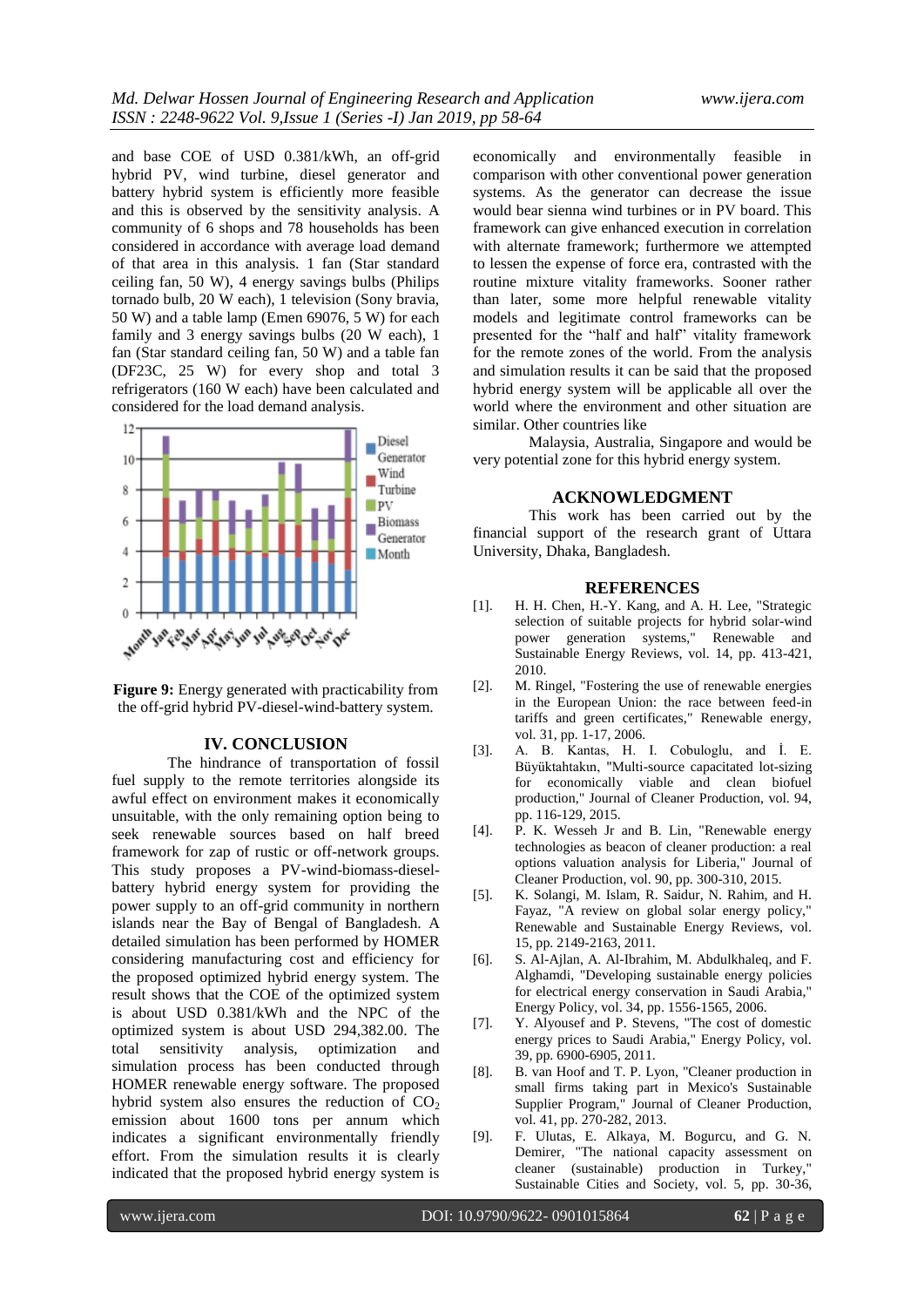2012.

- [10]. C. Marisarla and K. R. Kumar, "A Hybrid Wind and Solar Energy System with Battery Energy Storage for an Isolated System," International Journal of Engineering and Innovative Technology (IJEIT) Volume, vol. 3, pp. 99-104, 2013.
- [11]. J. Khoury, R. Mbayed, G. Salloum, E. Monmasson, and J. Guerrero, "Review on the integration of photovoltaic renewable energy in developing countries—Special attention to the Lebanese case," Renewable and Sustainable Energy Reviews, vol. 57, pp. 562-575, 2016.
- [12]. G. M. Faé Gomes, A. C. Faria Vilela, L. D. Zen, and E. Osório, "Aspects for a cleaner production approach for coal and biomass use as a decentralized energy source in southern Brazil," Journal of Cleaner Production, vol. 47, pp. 85-95, 2013.
- [13]. A. Pérez-Navarro, D. Alfonso, H. Ariza, J. Cárcel, A. Correcher, G. Escrivá-Escrivá, E. Hurtado, F. Ibáñez, E. Peñalvo, and R. Roig, "Experimental verification of hybrid renewable systems as feasible energy sources," Renewable Energy, vol. 86, pp. 384-391, 2016.
- [14]. S. H. Bonilla, C. M. V. B. Almeida, B. F. Giannetti, and D. Huisingh, "The roles of cleaner production in the sustainable development of modern societies: an introduction to this special issue," Journal of Cleaner Production, vol. 18, pp. 1-5, 2010.
- [15]. M. H. Mohammadnezami, M. A. Ehyaei, M. A. Rosen, and M. H. Ahmadi, "Meeting the Electrical Energy Needs of a Residential Building with a Wind-Photovoltaic Hybrid System," Sustainability, vol. 7, pp. 2554-2569, 2015.
- [16]. Y. Al-Saleh, "Renewable energy scenarios for major oil-producing nations: the case of Saudi Arabia," Futures, vol. 41, pp. 650-662, 2009.
- [17]. A. Hepbasli and Z. Alsuhaibani, "A key review on present status and future directions of solar energy studies and applications in Saudi Arabia," Renewable and Sustainable Energy Reviews, vol. 15, pp. 5021-5050, 2011.
- [18]. O. Alnatheer, "Environmental benefits of energy efficiency and renewable energy in Saudi Arabia's electric sector," Energy Policy, vol. 34, pp. 2-10, 2006.
- [19]. O. Alnatheer, "The potential contribution of renewable energy to electricity supply in Saudi Arabia," Energy Policy, vol. 33, pp. 2298-2312, 2005.
- [20]. P. Nema, R. Nema, and S. Rangnekar, "A current and future state of art development of hybrid energy system using wind and PV-solar: A review," Renewable and Sustainable Energy Reviews, vol. 13, pp. 2096-2103, 2009.
- [21]. T. Ahamed, E. Jasmin, and E. Al-Ammar, "Reinforcement learning in power system scheduling and control: A unified perspective," in Computers & Informatics (ISCI), 2011 IEEE Symposium on, 2011, pp. 650-655.
- [22]. C. A. Hill, M. C. Such, D. Chen, J. Gonzalez, and W. M. Grady, "Battery energy storage for enabling integration of distributed solar power generation," Smart Grid, IEEE Transactions on, vol. 3, pp. 850-

857, 2012.

- [23]. S. W. Mohod and M. V. Aware, "Micro wind power generator with battery energy storage for critical load," Systems Journal, IEEE, vol. 6, pp. 118-125, 2012.
- [24]. S.-K. Kim, J.-H. Jeon, C.-H. Cho, J.-B. Ahn, and S.- H. Kwon, "Dynamic modeling and control of a gridconnected hybrid generation system with versatile power transfer," Industrial Electronics, IEEE Transactions on, vol. 55, pp. 1677-1688, 2008.
- [25]. N. A. Ahmed, M. Miyatake, and A. Al-Othman, "Power fluctuations suppression of stand-alone hybrid generation combining solar photovoltaic/ wind turbine and fuel cell systems," Energy Conversion and Management, vol. 49, pp. 2711- 2719, 2008.
- [26]. M. C. Such and C. Hill, "Battery energy storage and wind energy integrated into the Smart Grid," in Innovative Smart Grid Technologies (ISGT), 2012 IEEE PES, 2012, pp. 1-4.
- [27]. H. Qian, J. Zhang, J.-S. Lai, and W. Yu, "A highefficiency grid-tie battery energy storage system," IEEE transactions on power electronics, vol. 26, p. 886, 2011.
- [28]. S. A. Shezan, A. Z. M. Salahuddin, M. Farzana, and A. Hossain, "Techno-economic analysis of a hybrid PV-wind-diesel energy system for sustainable development at coastal areas in Bangladesh," in 2016 4th International Conference on the Development in the in Renewable Energy Technology (ICDRET), 2016, pp. 1-6.
- [29]. M. Chinchilla, S. Arnaltes, and J. C. Burgos, "Control of permanent-magnet generators applied to variable-speed wind-energy systems connected to the grid," Energy Conversion, IEEE Transactions on, vol. 21, pp. 130-135, 2006.
- [30]. S. A. Shezan, M. Farzana, A. Hossain, and A. Ishrak, "Techno-Economic And Feasibility Analysis Of A Micro-Grid
- [31]. Wind-Dg-Battery Hybrid Energy System For Remote And Decentralized Areas," International Journal of Advances in Engineering & Technology, vol. 8, pp. 874-888, 2015.
- [32]. A. Jaafar, C. R. Akli, B. Sareni, X. Roboam, and A. Jeunesse, "Sizing and energy management of a hybrid locomotive based on flywheel and accumulators," Vehicular Technology, IEEE Transactions on, vol. 58, pp. 3947-3958, 2009.
- [33]. S. A. Shezan, R. Saidur, K. R. Ullah, A. Hossain, W. T. Chong, and S. Julai, "Feasibility analysis of a hybrid off-grid wind–DG-battery energy system for the eco-tourism remote areas," Clean Technologies and Environmental Policy, vol. 17, pp. 2417-2430, 2015/12/01 2015.
- [34]. S. A. Shezan and N. Das, "Optimized Hybrid Wind-Diesel Energy System with Feasibility Analysis," Technology and Economics of Smart Grids and Sustainable Energy, vol. 2, no. 1, p. 9, 2017.
- [35]. S. Shezan and H. Ping, "Techno-Economic and Feasibility Analysis of a Hybrid PV-Wind-Biomass-Diesel Energy System for Sustainable Development at Offshore Areas in Bangladesh," Current Alternative Energy, vol. 1, no. 1, pp. 20-32, 2017.